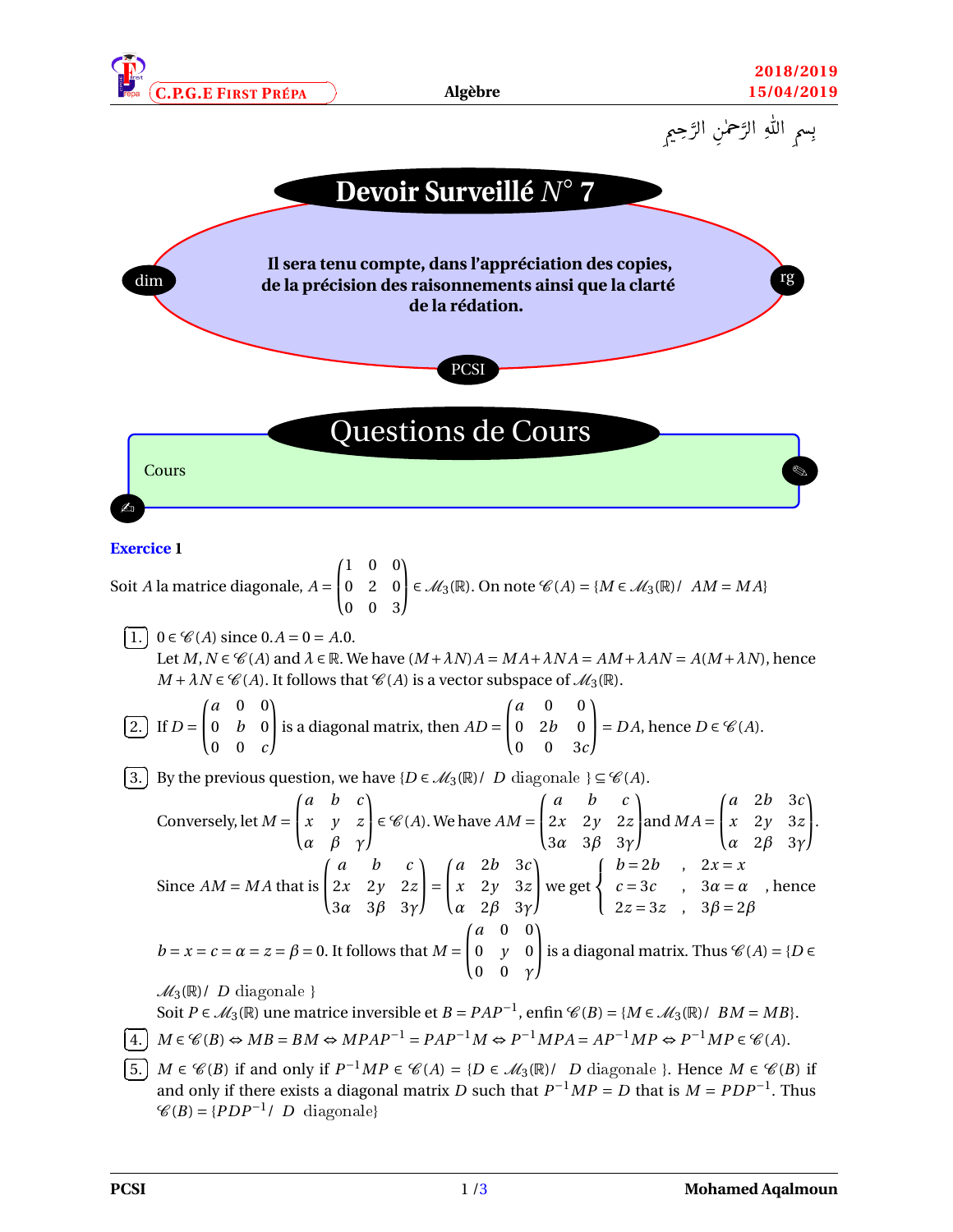

## **Exercice 2**

Soit l'espace vectoriel  $E = \mathbb{R}^3$ , et  $f : E \to E$  l'application définie par

$$
f(x, y, z) = (x + 2y - 2z, y + 3z, -y + z)
$$

✄  $\overline{a}$ ĺ. <u>1.</u> To do. ✄  $\overline{a}$ 2.  $f(e_1) = (1, 0, 0) = e_1, f(e_2) = (2, 1, -1) = 2e_1 + e_2 - e_3$  and  $f(e_3) = (-2, 3, 1) = -2e_1 + 3e_2 + e_3$ . Hence ✁

$$
\mathcal{M}_{\mathcal{B}}(f) = \begin{pmatrix} 1 & 2 & -2 \\ 0 & 1 & 3 \\ 0 & -1 & 1 \end{pmatrix}
$$

✄  $\overline{a}$ ĺ. 3.  $(x, y, z) \in \ker f \Leftrightarrow (x + 2y - 2z, y + 3z, -y + z) \Leftrightarrow x = y = z = 0$ . So ker *f* = {0}. It follows that  $\text{rg } f = \dim E - \dim \ker f = 3.$ 

$$
\boxed{4.} \quad \mathcal{M}_{\mathcal{B}}(f^2) = \left(\mathcal{M}_{\mathcal{B}}(f)\right)^2 = \begin{pmatrix} 1 & 2 & -2 \\ 0 & 1 & 3 \\ 0 & -1 & 1 \end{pmatrix} \begin{pmatrix} 1 & 2 & -2 \\ 0 & 1 & 3 \\ 0 & -1 & 1 \end{pmatrix} = \begin{pmatrix} 1 & 6 & 2 \\ 0 & -2 & 6 \\ 0 & -2 & -2 \end{pmatrix}
$$

# **PROBLÈME Diagonalisation d'une matrice et applications**

Dans tout le problème *A* désigne la matrice

$$
A=\begin{pmatrix} -1 & 1 & 0 \\ 1 & -2 & 1 \\ 0 & 1 & -1 \end{pmatrix}
$$

Soit *f* l'endomorphisme de *E* = R 3 *canoniquement associé* à la matrice *A*. Notons  $\mathcal{B} = (e_1, e_2, e_3)$  la base canonique de *E*.

## **Première partie : l'endomorphisme** *f*

\n- $$
[1. \, f(e_1) = (-1, 1, 0), f(e_2) = (1, -2, 1)
$$
 and  $f(e_3) = (0, 1, -1)$ .
\n- $[2. \, f(x, y, z) = x f(e_1) + y f(e_2) + z f(e_3) = (-x + y, x - 2y + z, y - z)$ .
\n- $[3. \, f(1, 1, 1) = (0, 0, 0)$  and  $f(1, -2, 1) = (-3, 6, -3)$ .
\n- $[4. \, f(-1, a, b) = (1, -a, -b) \Leftrightarrow (1 + a, -1 - 2a + b, b - c) = (1, -a, -b) \Leftrightarrow 1 + a = 1, -1 - 2a + b = -a, a - b = -b \Leftrightarrow a = 0, b = 1.$
\n

## **Deuxième partie : Réduction de** *A*

Dans cette partie, on considère les vecteurs  $\varepsilon_1 = (1, -2, 1)$ ,  $\varepsilon_2 = (1, 1, 1)$  et  $\varepsilon_3 = (-1, 0, 1)$ .

✄  $\overline{a}$ ĺ. 5. The family  $\mathcal{B}' = (\varepsilon_1, \varepsilon_2, \varepsilon_3)$  has 3 elements, so it is enough to show that it is free. If  $a, b, c \in \mathbb{R}$ such that  $a\epsilon_1 + b\epsilon_2 + c\epsilon_3 = 0$ , then it is easy to show that  $a = b = c = 0$ .

✄  $\overline{a}$ ĺ. 6.  $P = M_{\mathscr{B}}(\mathscr{B}') =$  $\sqrt{ }$ t 1 1 −1 −2 1 0 1 1 1 Ι  $\overline{1}$